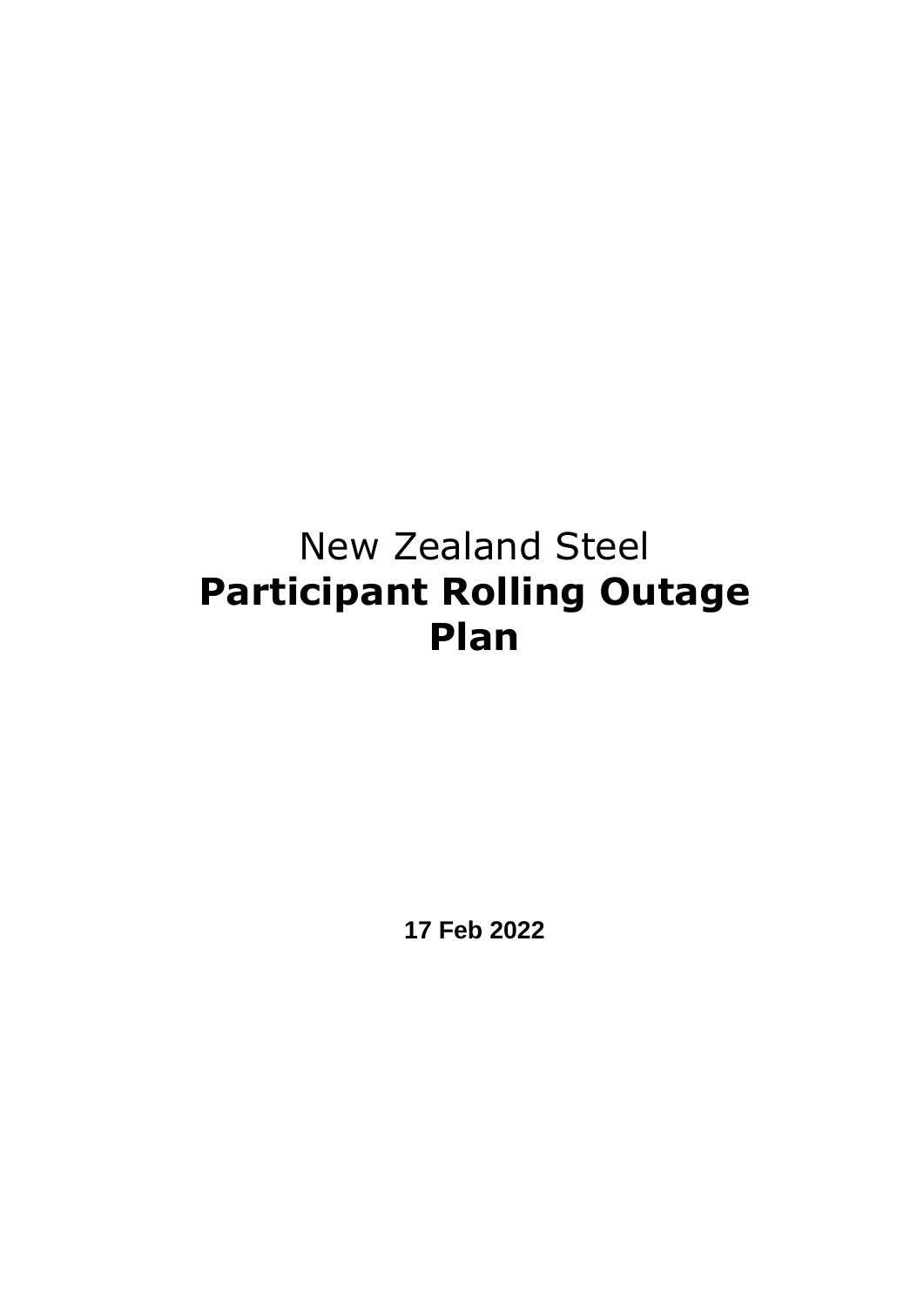## **Contents**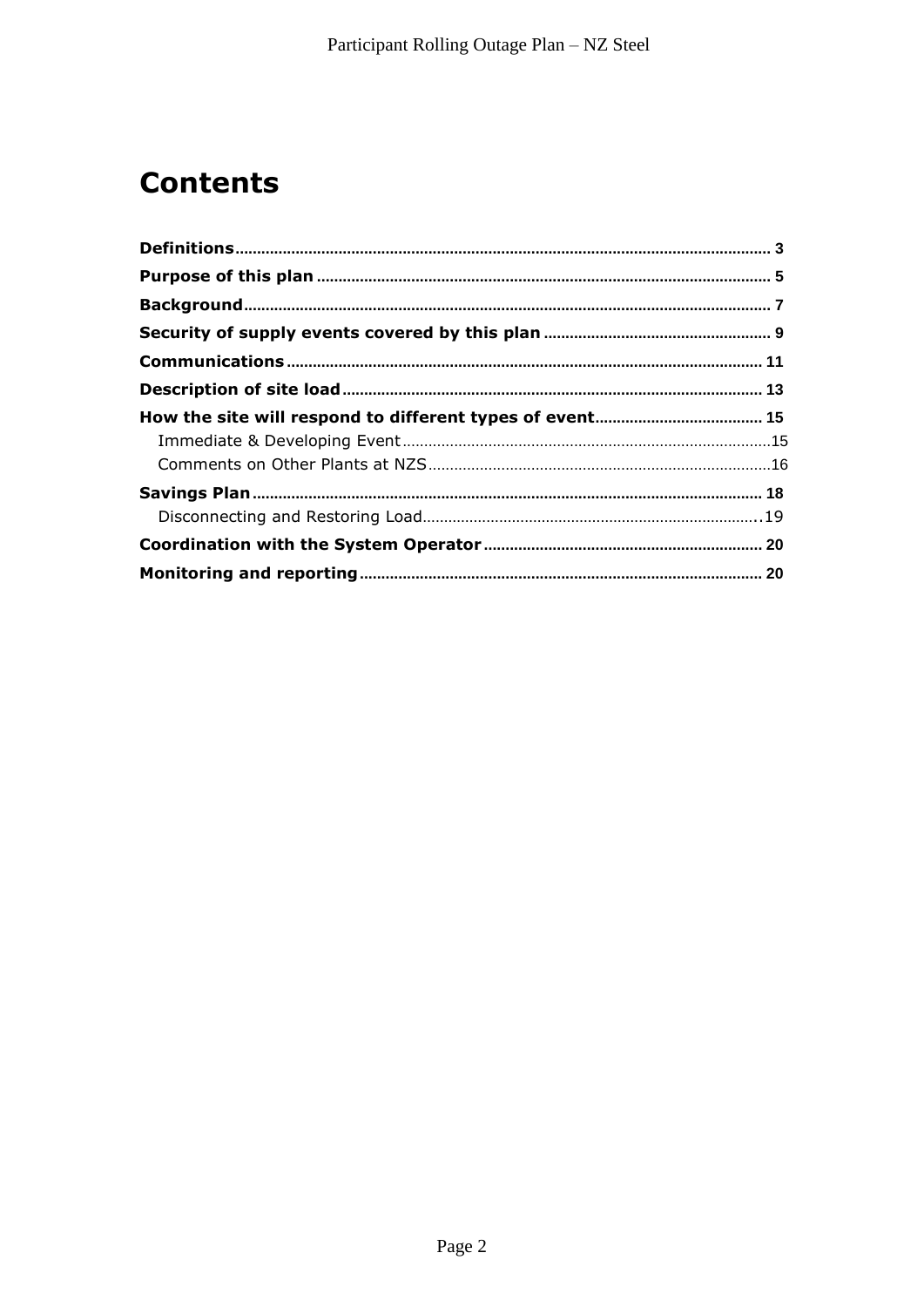## **Definitions**

| <b>AUFLS</b>                          | Automatic Under Frequency Load Shedding                                                                                                                              |
|---------------------------------------|----------------------------------------------------------------------------------------------------------------------------------------------------------------------|
| <b>Authority</b>                      | The Electricity Authority                                                                                                                                            |
| Code                                  | The Electricity Industry Participation Code<br>2010                                                                                                                  |
| <b>Developing event</b>               | An event that evolves over time, e.g. as the<br>result of a period of unseasonably low<br>inflows to hydro catchments                                                |
| <b>EMP</b>                            | The System Operator's Emergency<br>Management Policy. Current version effective<br>from $19th$ June 2016                                                             |
| <b>GXP</b>                            | Transpower Grid Exit Point at which the NZS<br>Glenbrook load is connected                                                                                           |
| <b>GEN</b>                            | Grid Emergency Notice                                                                                                                                                |
| <b>Immediate event</b>                | An event that occurs with little or no<br>warning, e.g. as a result of a transmission or<br>major power station failure                                              |
| <b>NZS</b>                            | <b>New Zealand Steel</b>                                                                                                                                             |
| <b>PROP</b>                           | Participant Rolling Outage Plan (this plan)                                                                                                                          |
|                                       |                                                                                                                                                                      |
| <b>Rolling outages</b>                | Planned electricity disconnections spread<br>over different parts of the electricity system<br>at differing times to avoid prolonged outages<br>at any one location. |
| <b>SOROP</b>                          | System Operator rolling outage plan                                                                                                                                  |
|                                       |                                                                                                                                                                      |
| <b>Supply shortage</b><br>declaration | Declaration made by the System Operator<br>under Part 9 sub part 2 of the Code.                                                                                      |
| <b>System Operator</b>                | Operator of the national electricity<br>transmission grid (Transpower)                                                                                               |
| <b>Transpower</b>                     | Transpower New Zealand Limited                                                                                                                                       |
| <b>Transmission line</b>              | A high voltage supply line owned and<br>operated by Transpower New Zealand<br>Limited                                                                                |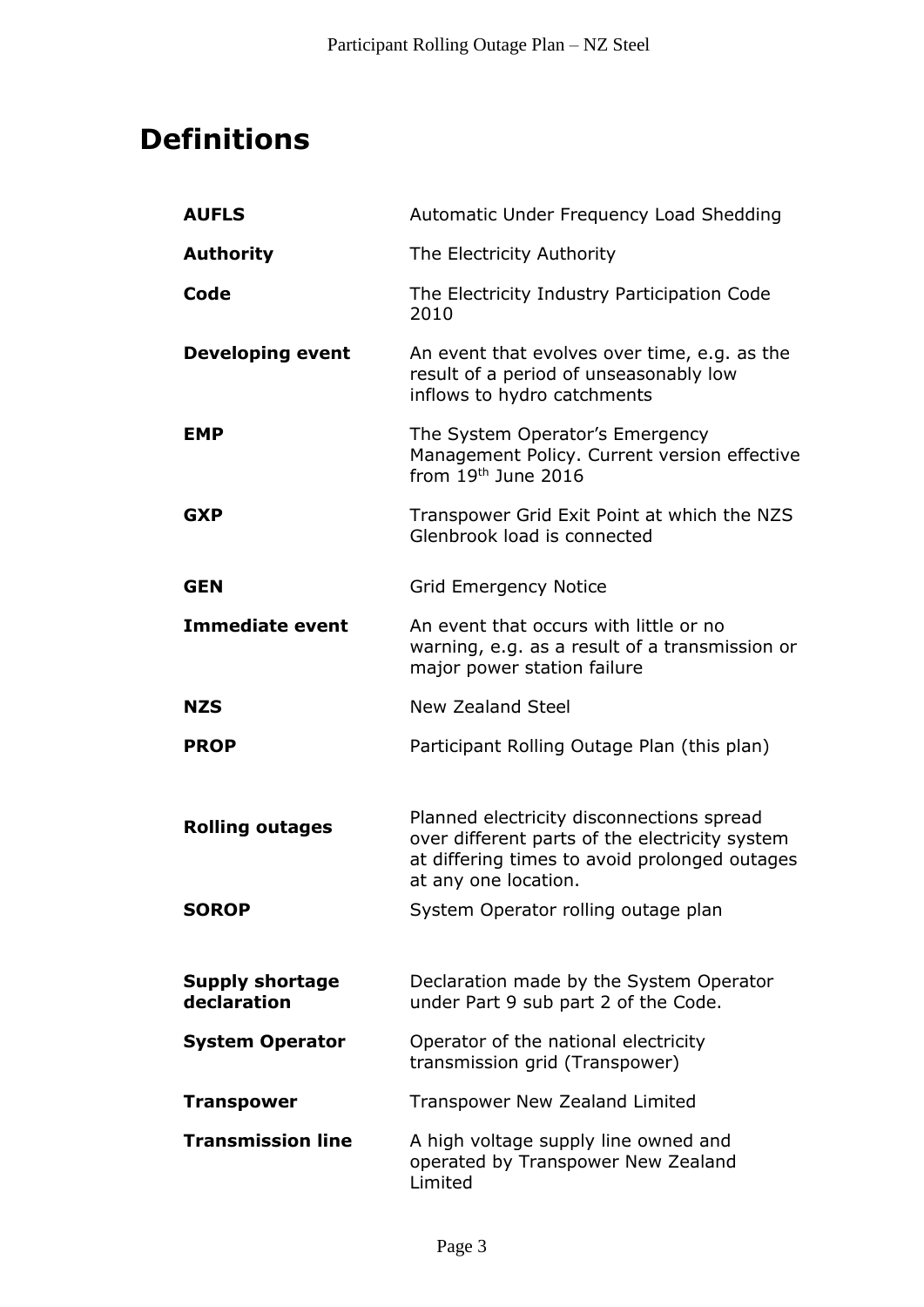#### **Associated documents**

- 1. Emergency Management Policy published by the System Operator, effective from 19th June 2016
- 2. System Operator Rolling Outage Plan published by the System Operator and effective from 19th June 2016
- 3. New Zealand Steel operational procedures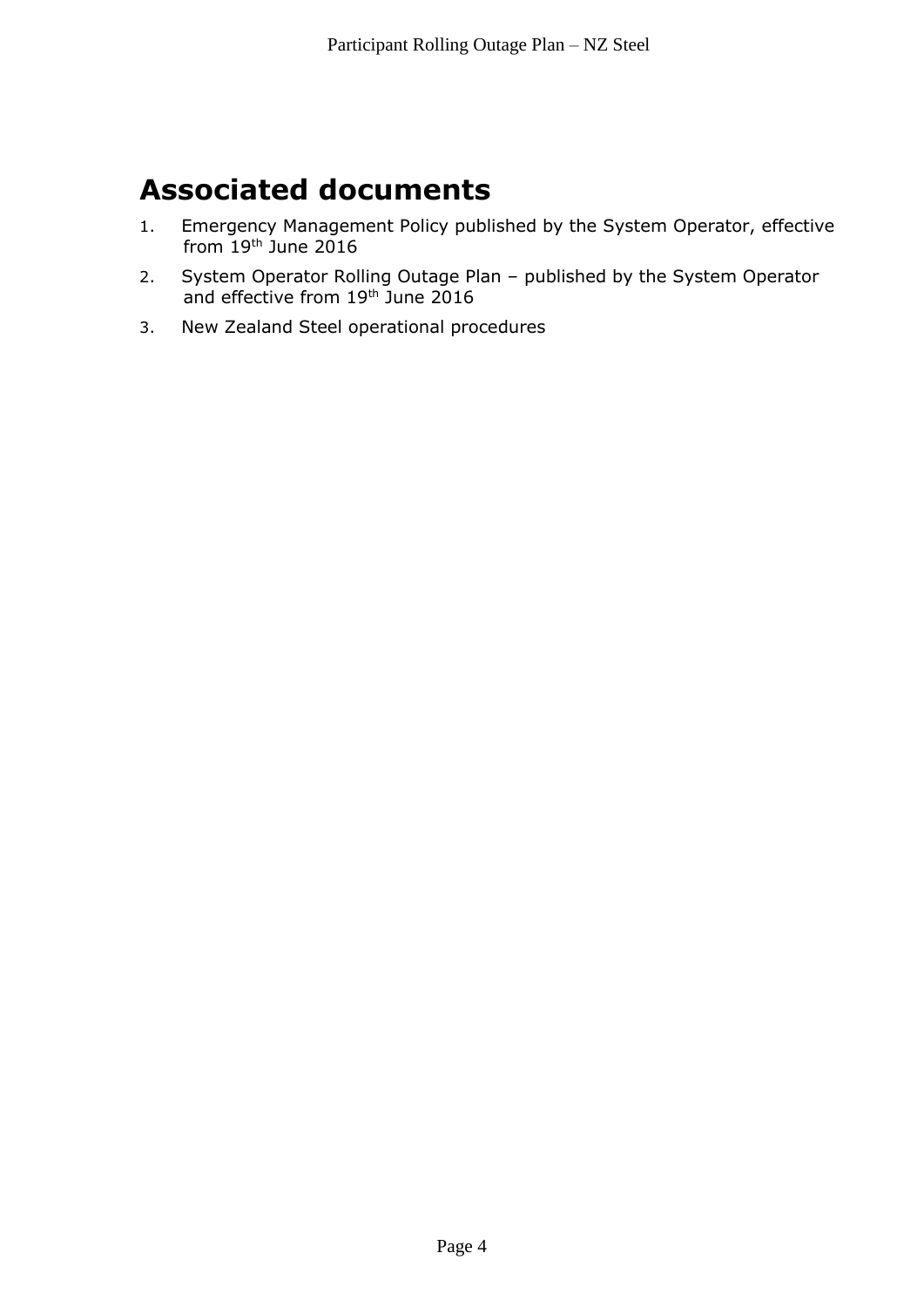### **Purpose of this plan**

- 4. Part 9 of the Electricity Industry Participation Code (the Code) relates to security of supply and includes provisions relating to the System Operator rolling outage plan (SOROP) and participant rolling outage plans (PROPs).
- 5. This plan was written to satisfy the requirements of the Code that relate to PROPs. Clause 9.8 of the Code requires that each PROP must
	- a) be consistent with the System Operator rolling outage plan; and
	- b) comply with the requirements specified in the notice sent under clause  $9.6(2)(a)$ ; and
	- c) specify the actions that the specified participant will take to achieve, or contribute to achieving, reductions in the consumption of electricity (including any target level of reduction of consumption of electricity in accordance with criteria, methodologies, and principles specified in the system operator rolling outage plan) to comply with a direction from the system operator given under clause 9.15.
- 6. This PROP covers the following site:

| Site name                    | Physical location         | GXP                       |
|------------------------------|---------------------------|---------------------------|
| New Zealand Steel<br>Limited | Glenbrook, South Auckland | GLN0331<br>and<br>GLN0332 |

- 7. This PROP provides details of how New Zealand Steel (NZS) will respond to a supply shortage declaration issued by the System Operator and how the System Operator (Transpower) should communicate any requests for reductions in demand.
- 8. The outage plan provides details of the main energy saving measures that can be called on and how these are structured and implemented.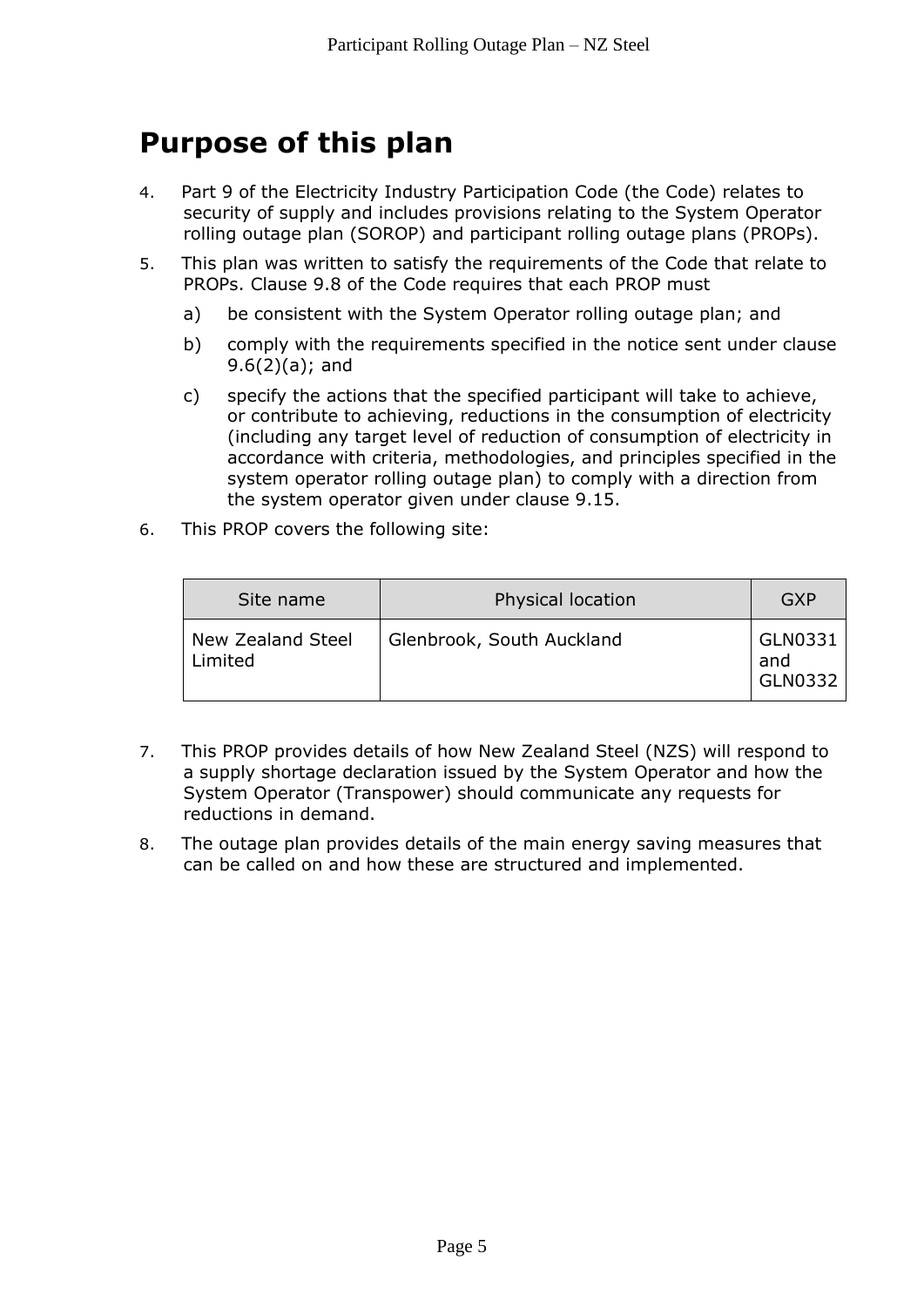#### **Supply shortage declaration**

- 9. Part 9 Sub part 2 of the Code sets out how supply shortage situations will be managed.
- 10. Under the provisions of the Code, the System Operator has powers to direct outages following a supply shortage declaration. As a specified participant, NZS must comply with any direction given by the System Operator following a supply shortage declaration.
- 11. A supply shortage declaration may apply to:
	- a) All of New Zealand; or
	- b) Regions specified in the declaration
- 12. When a supply security declaration is made, NZS must comply with a direction given by the System Operator in accordance with this PROP.
- 13. The System Operator may, at any time in the period during which a supply shortage declaration is in force, direct NZS to contribute to achieving reductions in the consumption of electricity by implementing outages or taking any other action specified in the direction.
- 14. A direction may be communicated through the information system operated by the System Operator.
- 15. The System Operator will notify NZS when a supply shortage declaration has been revoked
- 16. This PROP sets out the actions that NZS will take, who is responsible for implementing the actions and how communications will be managed between NZS and the System Operator.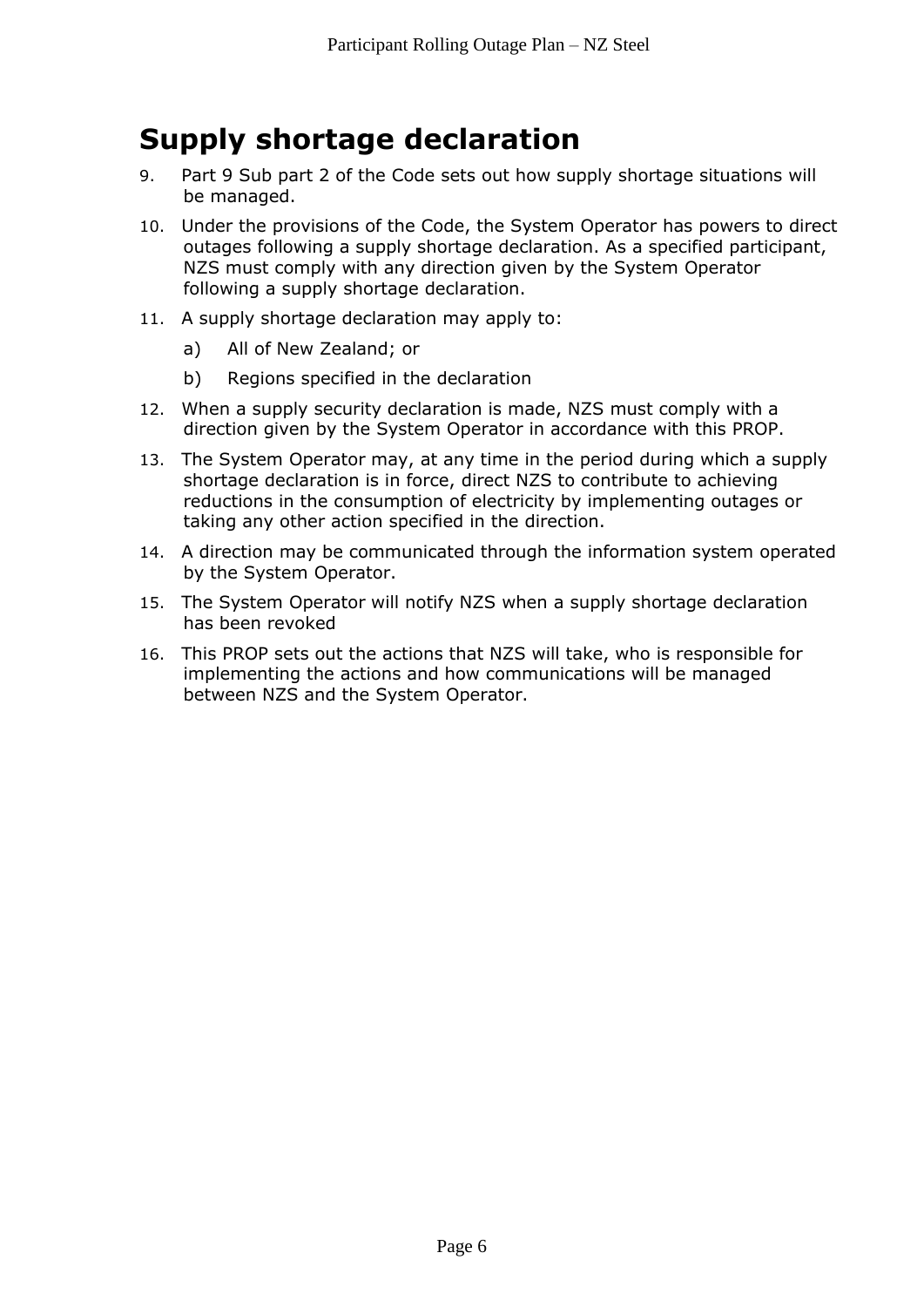## **Background**

The Electricity Authority

- 17. The Electricity Authority (Authority) is a Crown entity set up under the Electricity Act to oversee New Zealand's electricity industry and markets. The Authority's objective is to promote competition in, reliable supply by, and the efficient operation of, the electricity industry for the long-term benefit of consumers.
- 18. The core functions of the Authority are:
	- a) make and administer the Electricity Industry Participation Code 2010 (Code) governing the New Zealand Electricity Market;
	- b) undertake market facilitation measures (such as providing education, guidelines, information and model arrangements) and monitor the operation and effectiveness of market facilitation measures;
	- c) monitor and enforce compliance with the Code, various regulations and the Act;
	- d) proactively monitor the performance of the electricity industry in regard to competition, reliable supply and efficient operation; and
	- e) contract service providers to operate the New Zealand electricity system and market in accordance with the Code

#### **Transpower**

19. Transpower is a State Owned Enterprise, tasked with owning and operating New Zealand's National Grid - the network of high voltage transmission lines and substations that transports bulk electricity from where it is generated to distribution line companies and directly (grid) connected major electricity consumers.

#### System operator

- 20. As System Operator, Transpower manages the real-time operation of New Zealand's electricity transmission system by matching supply (generation dispatch) with demand.
- 21. A function of the System Operator under the Electricity Act is to use reasonable endeavours to ensure the security of electricity supply. The System Operator's activities include forecasting supply and demand, developing and publishing guideline hydro levels for security of supply and improving the ability of consumers to manage price risks in the market
- New Zealand Steel
- 22. NZS is the only integrated steelmaker and manufacturer of flat rolled steel products in New Zealand and is situated at Glenbrook in South Auckland. Locally mined ironsand and coal deposits are converted into a variety of flat steel products, both for the domestic and export markets.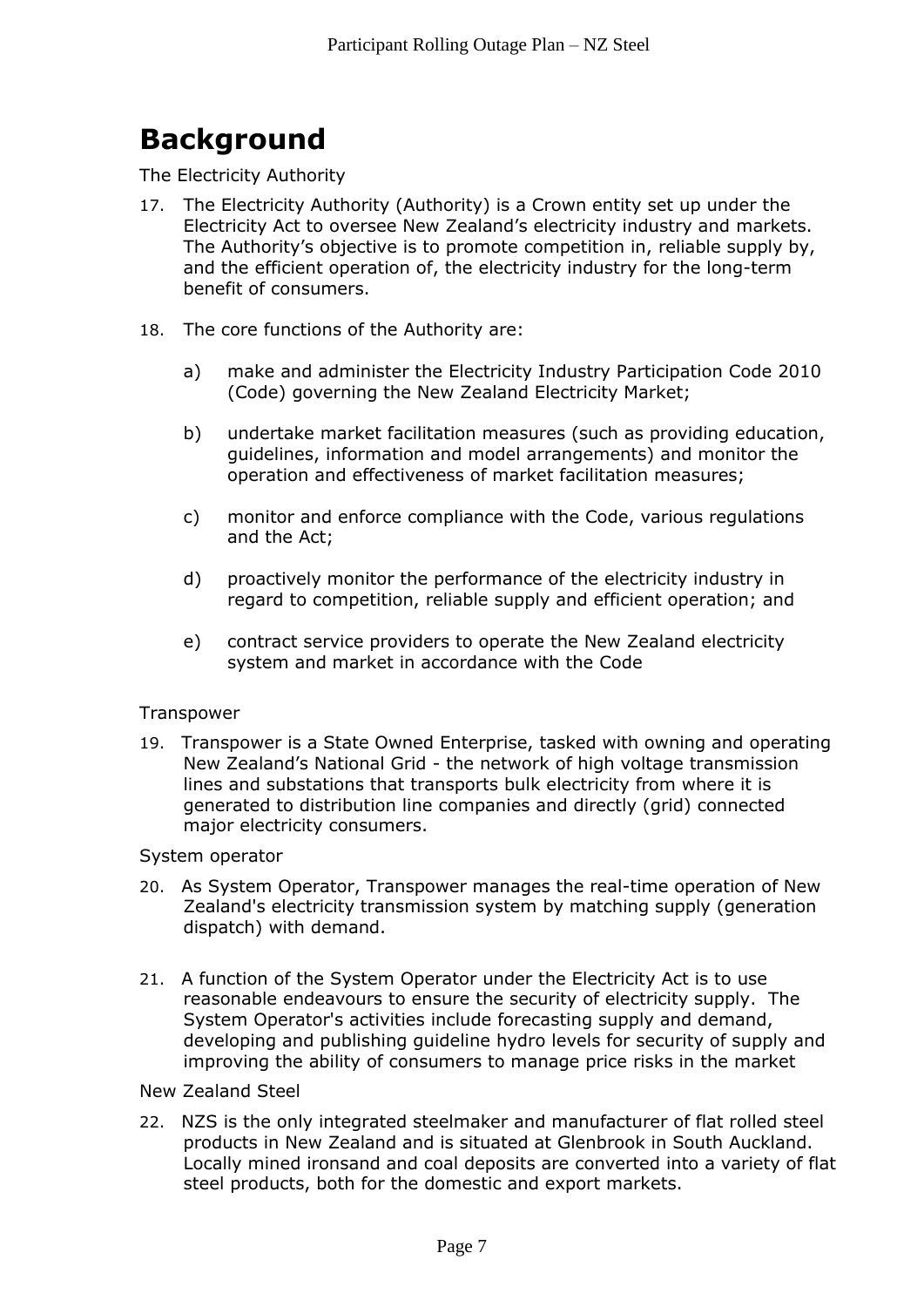23. The Company's annual gross usage is  $\sim$ 1075GWh (average of 123MW) with ~625GWh (average of 71MW) being generated on site via two waste heat power generation schemes. The Company's annual net usage is therefore  $\sim$ 450GWh (average of 52MW) and this includes the electricity used by BOC Gases.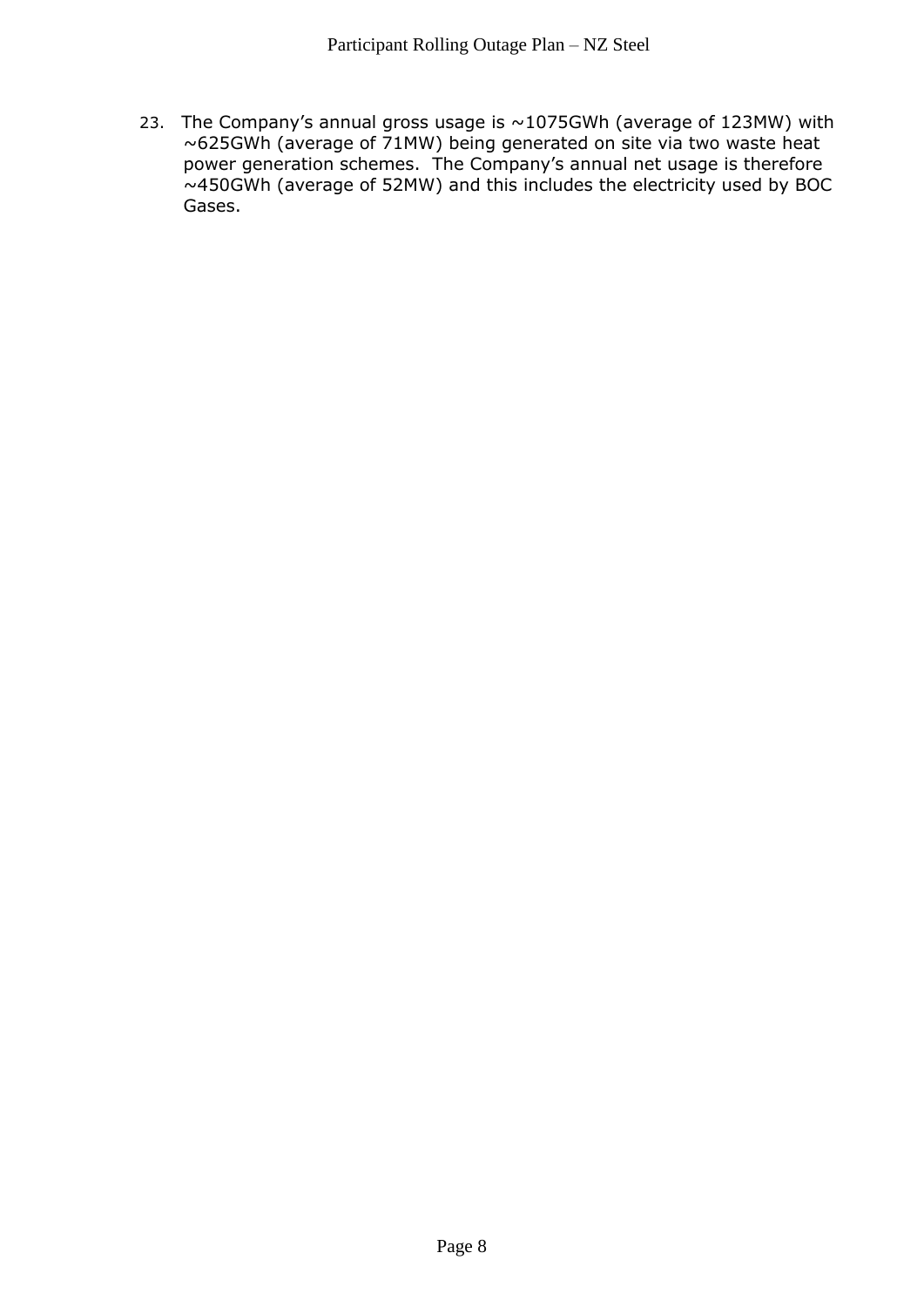### **Security of supply events covered by this plan**

- 24. In its Emergency Management Policy, the System Operator provides the steps that the System Operator will take and the circumstances that will need to exist for a supply security declaration to be made. Those steps provide for a series of last resort emergency measures, which would not be implemented unless there was a significant risk that it would not be possible to meet the demand for electricity on a sustained basis.
- 25. The types of event likely to require the implementation of the EMP include an extended period of extremely low inflows to hydro catchments, a major asset outage that was expected to be sustained for a long period, or some combination of these events.
- 26. The EMP describes two categories of events that could lead the System Operator to make a supply shortage declaration these are:
	- **Developing Event** Events that evolve over time for example as the result of a period of unseasonably low inflows to hydro catchments; and
	- **Immediate Events** –. Events that occur with little or no warning for example as a result of a transmission or major power station failure, the impact of which are expected to extend over a period of weeks rather than days.
- 27. Rolling outages under a supply shortage declaration are a last resort measure the System Operator may initiate, after consultation with the Authority, only if there is a shortage of electricity supply (generation) or transmission capacity if the System Operator considers:
	- a) that the normal operation of the wholesale market is, or will soon be, unlikely to facilitate the adjustment of supply and demand necessary to ensure that supply matches demand; and
	- b) that, if planned outages are not implemented, unplanned outages are more likely than not.

#### **Full information and partial information PROPS**

28. The System Operator's Rolling Outage Plan sets out the following requirements for direct connect PROPs.

*Full information plans: These plans must contain sufficient information for the system operator to make a decision on the most appropriate savings target for the direct-connect user.*

*A direct-connect user's full information plan must inform the system operator about:*

- *the nature of the load on site;*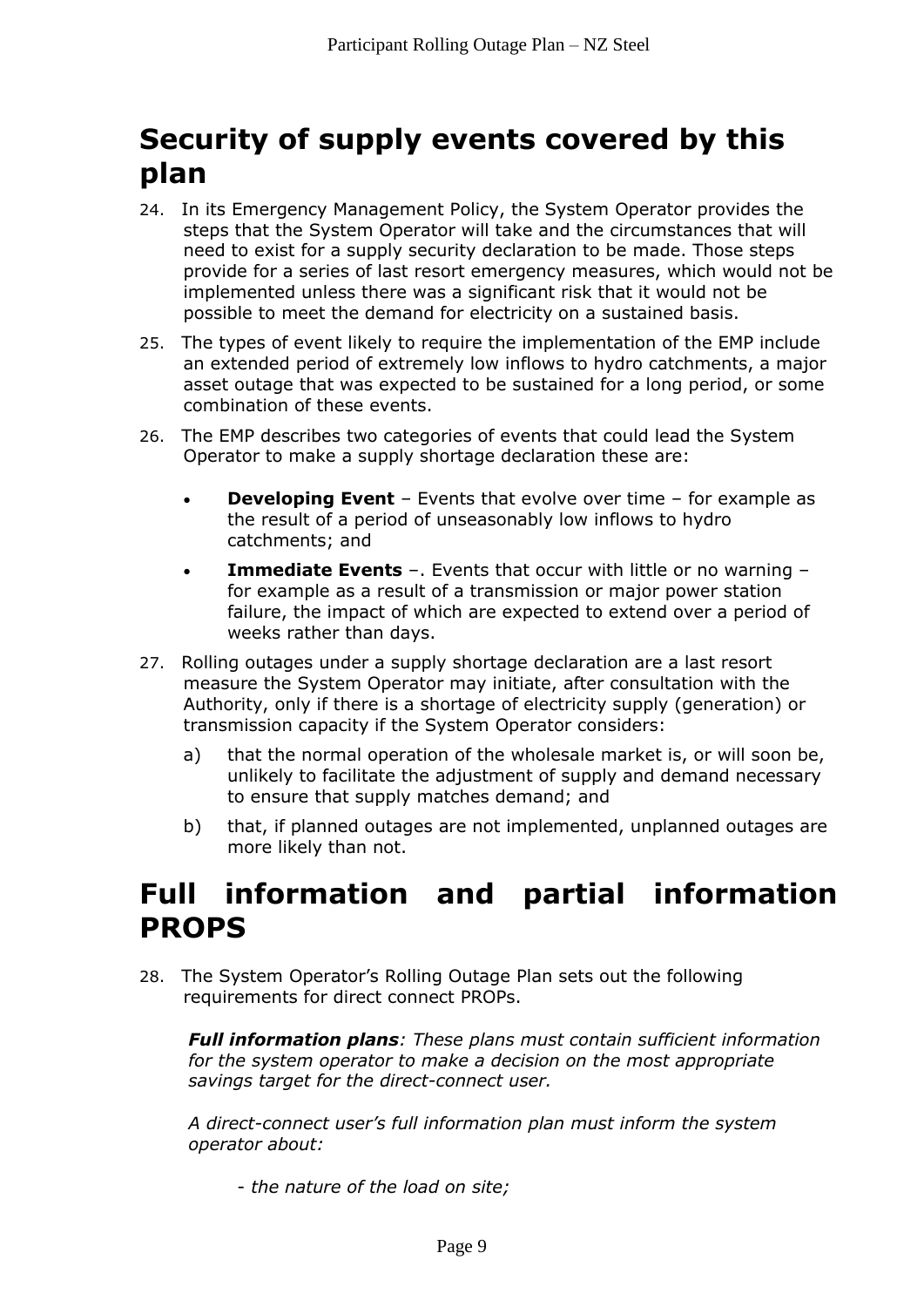- *whether any load is used to provide other services to the electricity sector such as interruptible load;*
- *the extent to which different levels of savings can be achieved;*
- *the nature of the measures that could be implemented; and*
- *the cost associated with different levels of savings.*

*Partial information plans: These plans may contain some of the information required for full information plans. If the System Operator sets a savings target for a region where there is a direct-connect user with a partial information plan, their savings target will likely be set to achieve the same percentage saving as distribution companies in that region.*

#### **What this PROP contains**

29. This PROP includes procedures for managing both developing and immediate category of event.

| <b>Section</b>                                            | <b>Content</b>                                                                                |
|-----------------------------------------------------------|-----------------------------------------------------------------------------------------------|
| <b>Communications</b>                                     | Contact details for communications during a<br>supply shortage declaration                    |
| <b>Description of</b><br>Load                             | A description of the NZS load                                                                 |
| <b>Site response</b>                                      | How the site will respond to different types of<br>event including a plan of possible savings |
| <b>Coordination with</b><br>the System<br><b>Operator</b> | Sets out how NZS will coordinate with the<br>System Operator                                  |
| <b>Monitoring and</b><br>reporting                        | How NZS will monitor and report savings made                                                  |

30. This PROP contains all the information required for Partial Information Plan.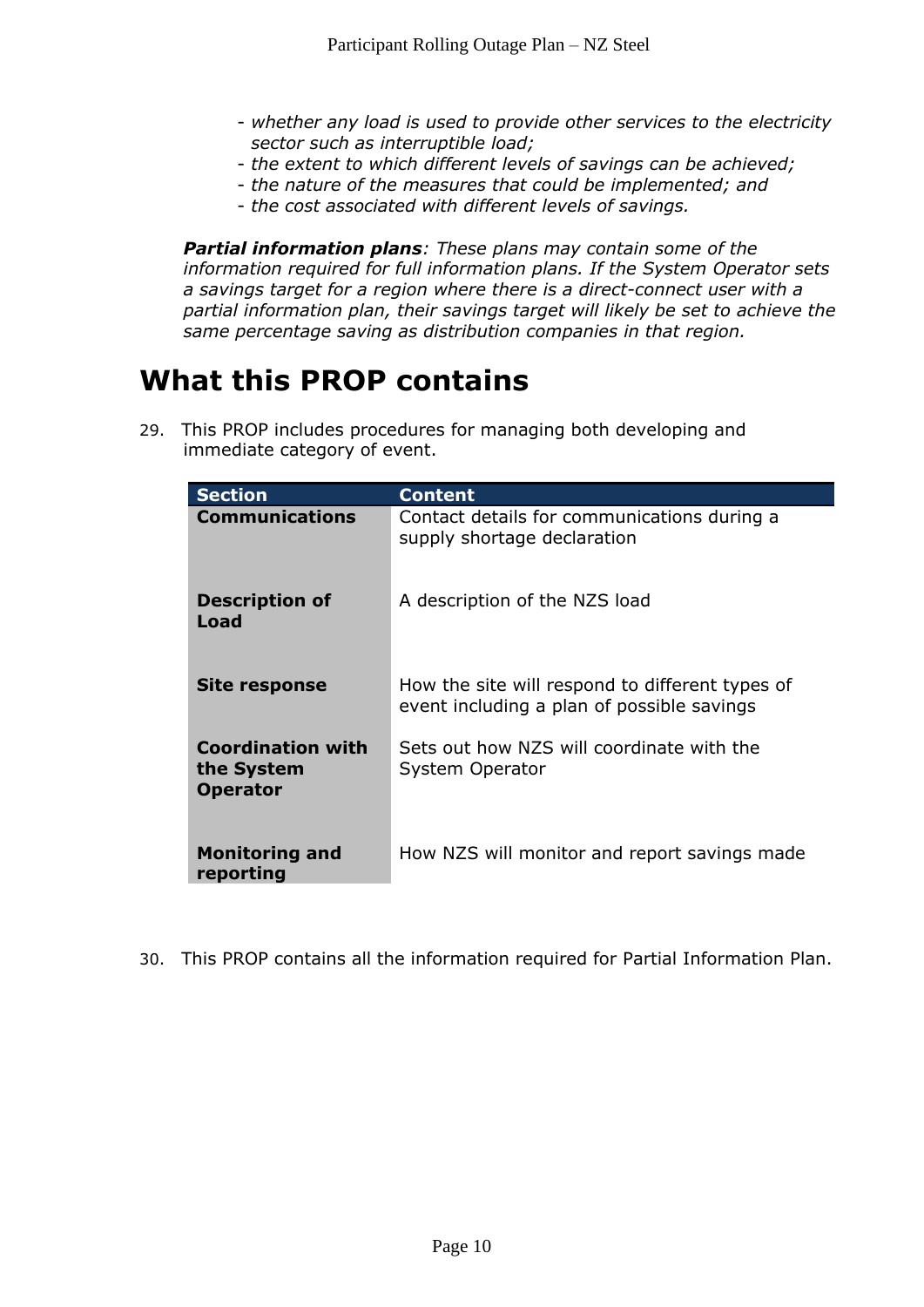### **Communications**

All urgent operational communications should, in the first instance, be made to:

Contact: Energy Balancing Duty Officer

If unable to be contacted, then try

Contact: Melter Supervisor

#### **It should be noted that only operational communications directly related to an imminent supply shortage event requiring urgent load reduction should be made to the Energy Balancing Duty Officer or the Melter Supervisor.**

The Energy Balancing Duty Officer or Melter Supervisor will communicate with the System Operator for operational communications using the following details:

Transpower National Control Centre Energy Desk Duty - 0800 535 123 Security Desk Duty - 0800 488 500 Email: OperationsManager@transpower.co.nz

Communications from the System Operator about a supply shortage declaration should be made to:

Contact: Energy Manager

If unable to be contacted, then try:

Contact: Energy Balancing Duty Officer

If unable to be contacted, then try:

Contact: Contract Electrical Engineer

Please refer to an email from NZS to the System Operator regarding NZS contact details.

The NZS person responsible for reporting to the System Operator on performance against savings targets is either:

Contact: Energy Manager

or:

Contact: Contract Electrical Engineer

Please refer to an email from NZS to the System Operator regarding NZS contact details.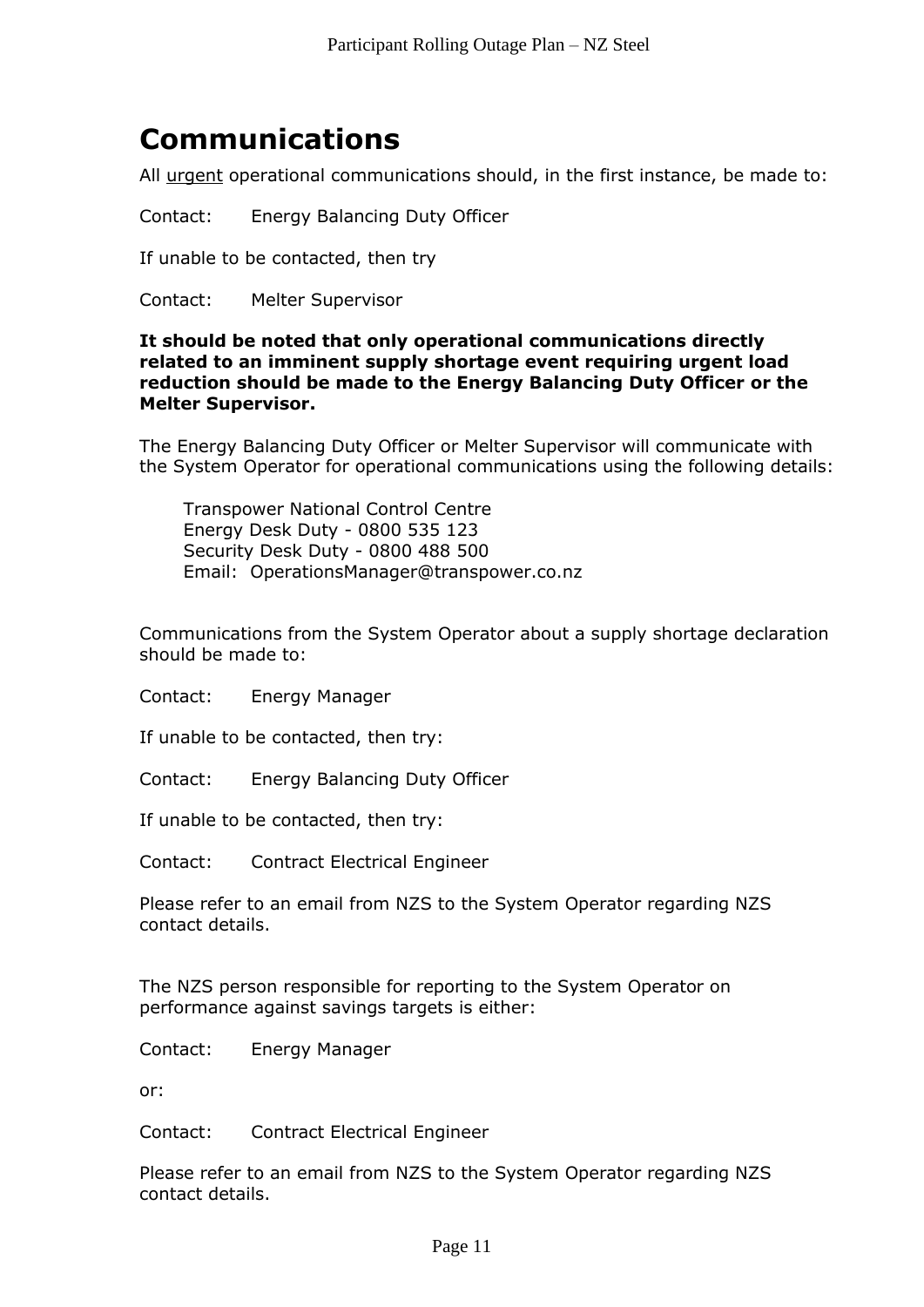The person who the System Operator should notify for revocation of the shortage declaration is:

Contact: Energy Manager

If unable to be contacted, then try:

Contact: Energy Balancing Duty Officer

If unable to be contacted, then try:

Contact: Contract Electrical Engineer

Please refer to an email from NZS to the System Operator regarding NZS contact details.

Administrative communications with the System Operator (relating to supply shortage declarations, directions to save energy, acknowledgement of receipt of a direction to save energy, rolling outage monitoring, direct consumer load/load shedding forecasts and media/public communications) should be directed (preferably by email) to:

System Operator **Transpower** Waikoukou 22 Boulcott Street PO Box 1021 Wellington 3215

Telephone: 04 590 7000 Email: system.operator@transpower.co.nz

The NZS person who is responsible for communicating with the media (if required) is:

Contact: Manager External Affairs

Please refer to an email from NZS to the System Operator regarding the manager's contact details.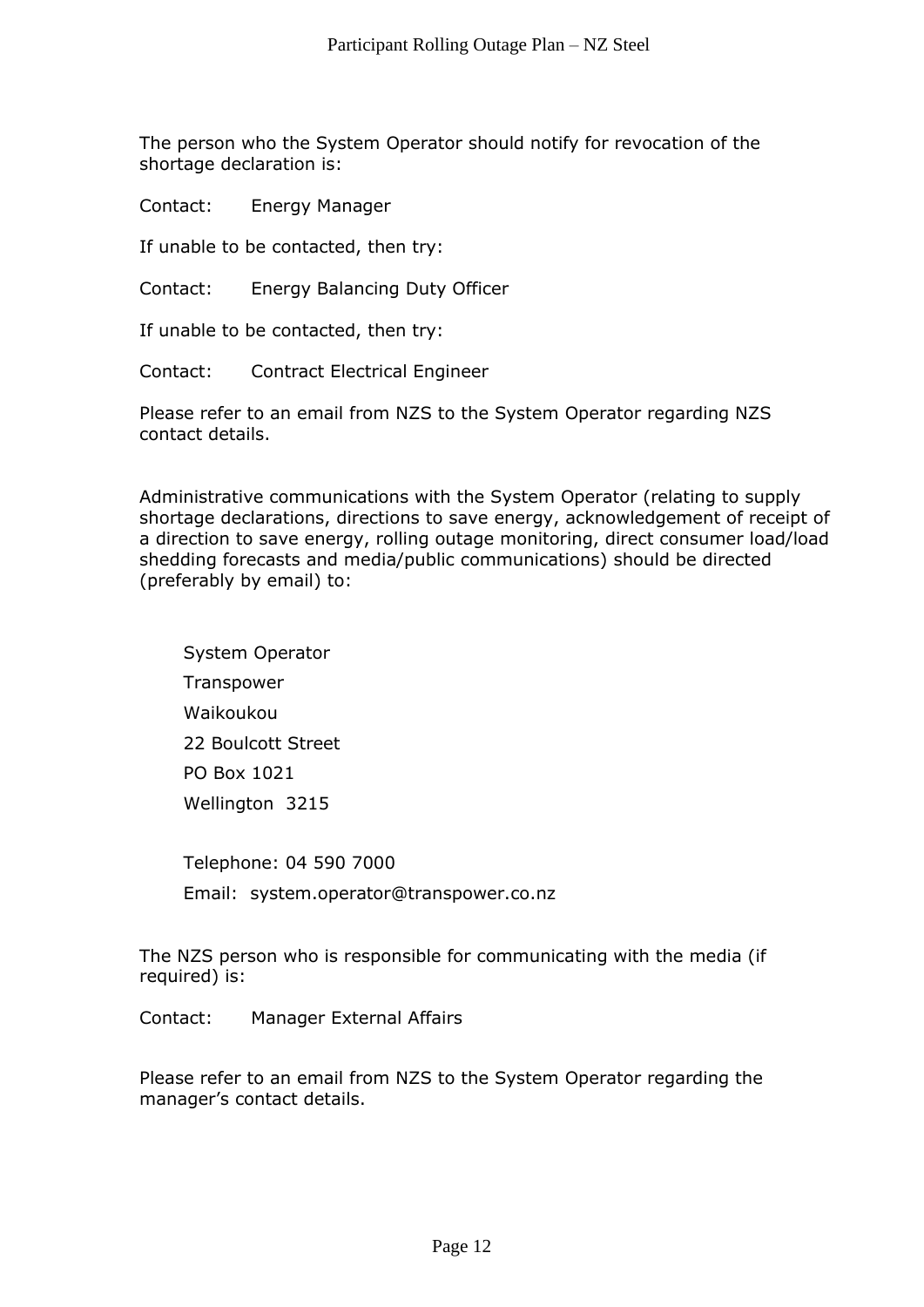#### **Description of site load**

- 31. The NZS site at Glenbrook is the 2nd largest industrial user of electricity in the country with an average gross load of  $\sim$ 123MW with daily average gross loads up to 147MW. The individual industrial processes at NZS are largely continuous with the balance being batch-type. As a whole, most of the processes are in series i.e. the output of one process is the input to the next process.
- 32. The major electricity loads on site are:
	- Iron Plant 19MW on average comprises the Raw Materials Handling facility plus the four multi-hearth furnaces and the four kilns. The site has two fully embedded waste heat power generation schemes (owned and operated by Alinta ENZ Ltd) which average a total of 71MW (with peaks up to 100MW) and they are located in this area. In the Iron Plant, ironsand and coal are converted into reduced primary concentrate and char (RPCC) prior to being fed to the melters.

The Iron Plant is a continuous operation.

• Melters 1&2 – total of 74MW on average with peaks occasionally up to 90MW. The melters convert the RPCC from the Iron Plant into liquid iron. NZS offers the melters' load (normally 70MW) into the Reserves Market both as FIR and SIR.

The melters are both continuous operations.

• Steel Plant – 3MW on average. In the Steel Plant, the liquid iron from the melters is converted into liquid steel and then cast into slabs and billets. Vanadium is extracted as a byproduct from the liquid iron. The Ladle Metallurgy Furnace is part of the Steel Plant.

The Steel Plant is a series of batch operations.

• Rolling Mills – 11MW on average. In the Rolling Mills, the Hot Strip Mill rolls the slabs into flat strip and the Cold Mills (4Hi and 6Hi) roll the strip to its final thickness and improves its surface quality. The Hot Strip Mill is the largest of these loads, averaging  $\sim$ 8MW.

The individual plants in the Rolling Mills are a series of batch operations.

• Finishing Plants – 10MW on average. The Finishing Plants comprise the Metal Coating Line and the Colour Coating Line which produce Zincalume and Colorsteel respectively. All these products are then sold to others. The Metal Coating Line is the largest of these plants, averaging  $\sim$ 8MW.

All these plants operate continuously.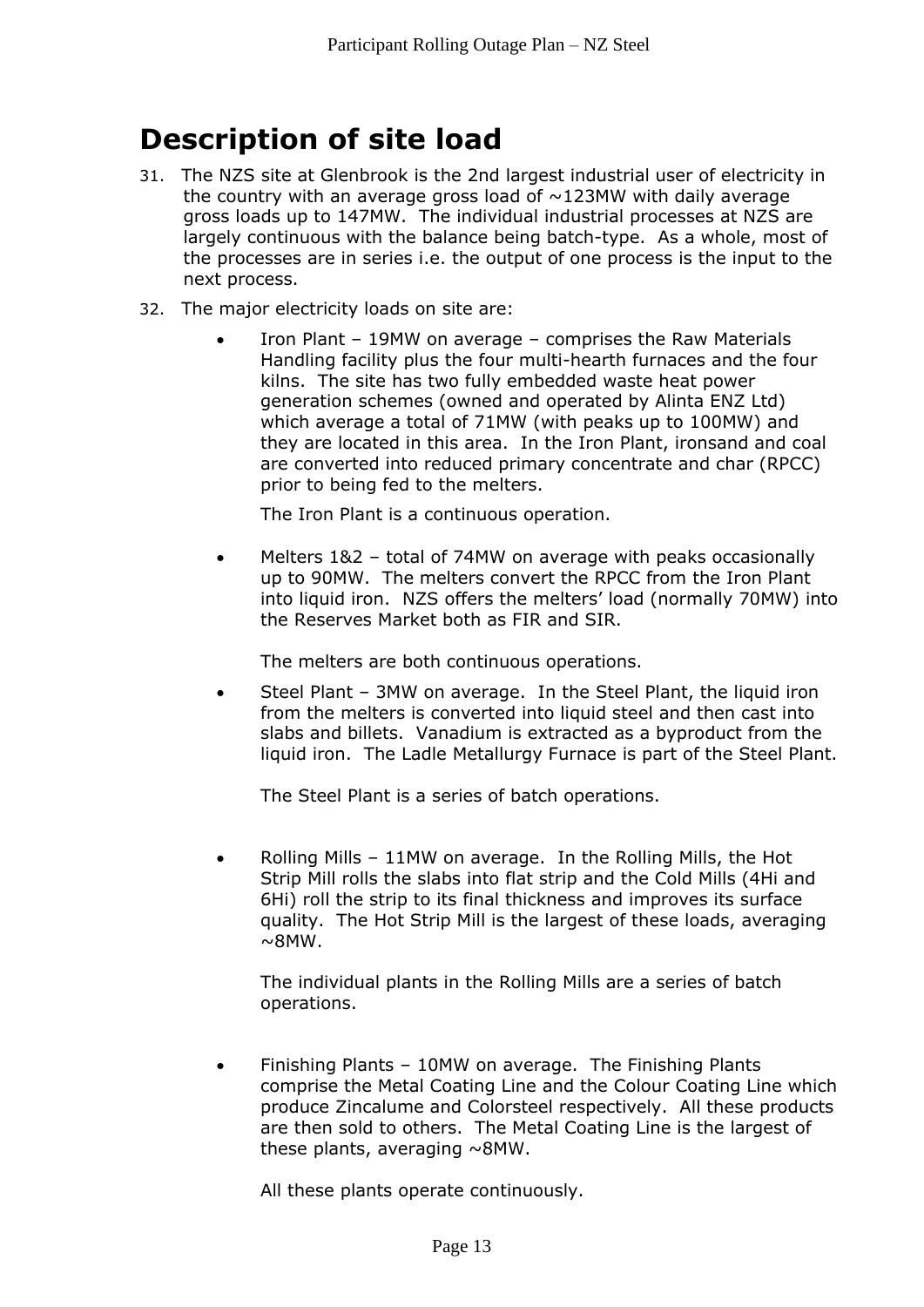• BOC Gases – average of 8.5MW. BOC Gases' Air Separation Unit (ASU) is situated next door to NZS at Glenbrook and NZS purchases approximately 70% of the plant's gaseous oxygen and nitrogen output. NZS purchases electricity on behalf of BOC Gases for its ASU and for this exercise, it is considered to be part of NZS' load.

This plant operates continuously. As well as NZS, it supplies gases to other customers.

- 33. At the time of writing, NZS has an exemption from providing AUFLS at the GLN0331 and GLN0332 grid exit points. This will expire when the current North Island AUFLS scheme transitions from a two to a four-block system. This transition is expected to occur over the next few years. The way that NZS may be able to meet its new extended reserve obligations has yet to be agreed.
- 34. On-site generation is provided by three generation units which average a total of 71MW between them. Due to this generation, the expected normal net demand seen on the transmission grid is 52MW. However, the peak net demand seen on the grid can be approximately 120MW for a few trading periods when the largest generation unit fails unexpectedly (in practice, extremely rarely).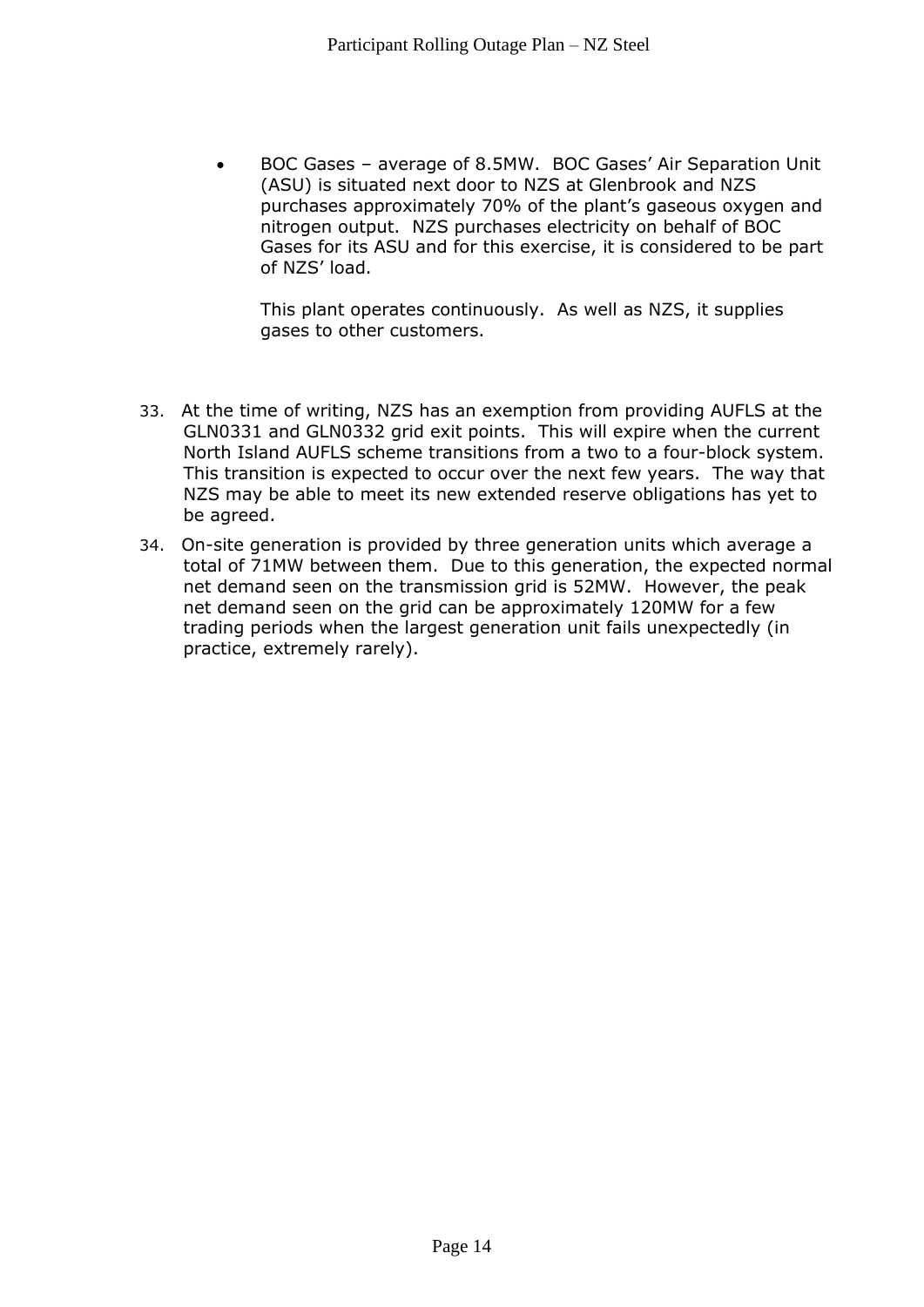#### **How the site will respond to different types of event**

#### **Immediate & Developing Event**

- 35. The System Operator is responsible for making a supply shortage declaration and for directing NZS to implement rolling outage savings.
- 36. If a load reduction is required for any reason, Kilns Cogen is always fired with extra natural gas first with a resultant Company net load reduction of nominally 9MW (or  $\sim$ 17% of the site net load), the actual amount is uncertain and is dependent on Iron Plant production conditions at the time. Over the period of a week, the average net load reduction should be also approximately 9MW or 1.5GWh if full iron production is maintained and sufficient natural gas is available. Requesting this can be carried out in minutes and once gas firing starts, the maximum increase in generation usually takes 10-15 minutes to achieve. There may be some delay while revised offers are made and accepted in the electricity market.
- 37. NZS has 2 x 2.4MW emergency diesel generating sets whose primary purpose is to provide power to essential loads on site in the event of a sitewide power outage (usually a grid failure). In an immediate or developing situation, consideration will be given to starting either one or both sets depending on conditions at the time.
- 38. In the past, NZS has trimmed the melters' load to effect a load reduction but usually for not longer than 4 hours at a time. The trimming is usually of the order of 10-15MW to take the melters' total load down to  $\sim$  60MW. This figure has been chosen because then the Company does not have to reoffer its melter load into the Reserves Market. It also means that the Iron Plant (the upstream plant) can keep running at full capacity while the surplus RPCC is diverted into a storage hopper ready for subsequent processing. The storage hopper has about 4 hours' capacity and when it is full, RPCC either has to be removed from the process flow or one of the kiln/multi-hearth streams has to be turned off with a resulting slightly larger loss in on-site generation than power reduction in the melters.
- 39. It should be mentioned here that NZS uses less net electricity when the Iron Plant and melters are running at rated capacity because, under these conditions, maximum waste heat is produced which means that on-site generation is at a maximum. If the melters have to power down for more than about 6 hours, this affects the level of operation of the kilns and multi-hearth furnaces and the decrease in load is more than offset by a slightly larger decrease in generation (ie the Company's net load increases). NZS does not plan to offer any more load reduction initiatives in the Iron Plant and melter areas other than those mentioned above.
- 40. Also in the past, NZS has turned off its Hot Strip Mill (HSM) to effect a load reduction of nominally 6MW but normally for no longer than 6 hours at a time. Note that in section 32 ( $4<sup>th</sup>$  bullet point), the HSM average load is stated as being  $\sim$ 8MW. When turned off,  $\sim$ 6MW load reduction occurs as  $\sim$ 2MW of auxiliaries keep on going. The HSM is not normally a bottleneck plant and when this is the case, it can turned off for load reduction purposes.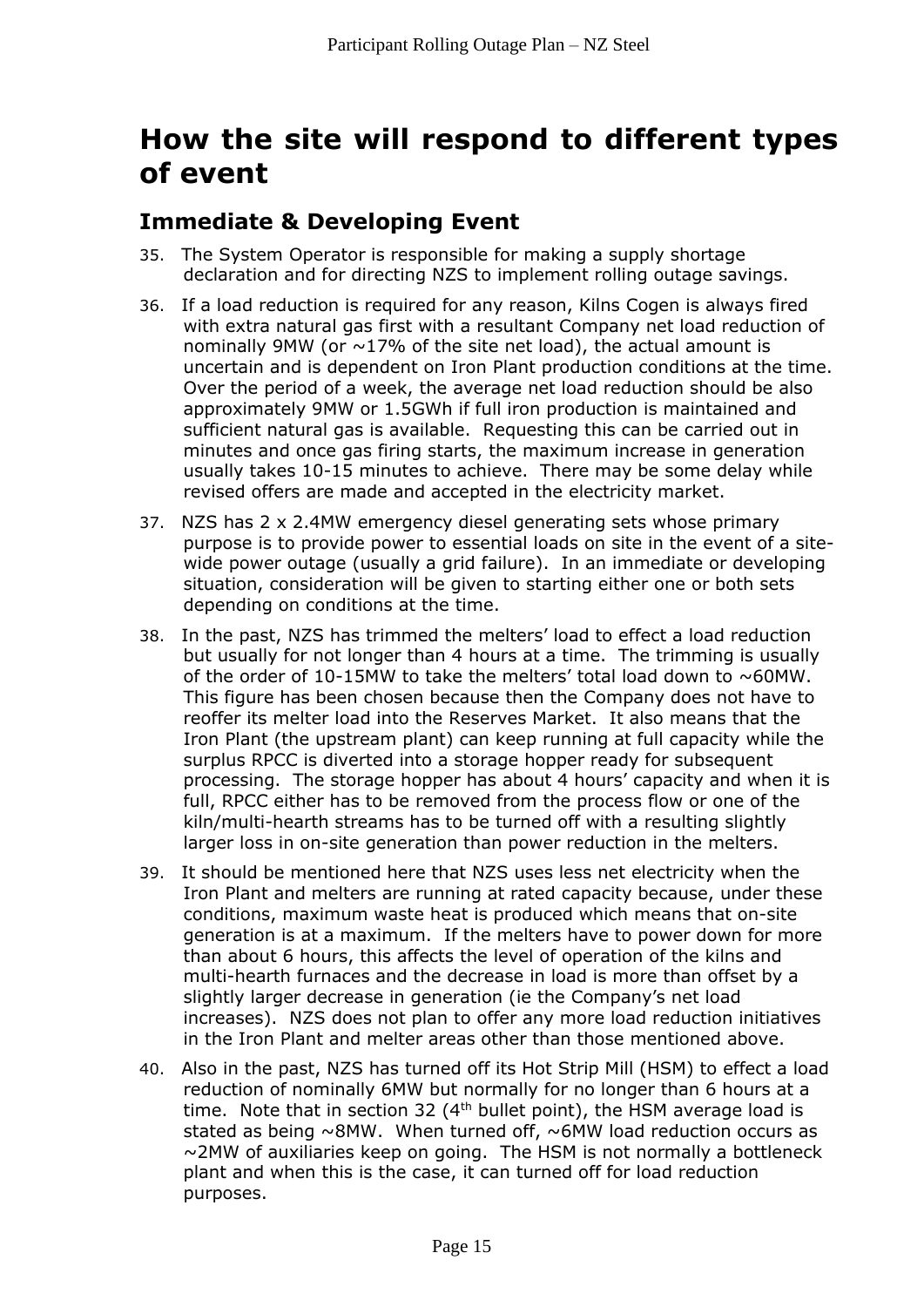- 41. Also in the Rolling Mills complex, NZS has two Cold Mills each rated at  $\sim$ 1.5MW. Each mill has provision for material storage upstream. Relatively speaking, these loads are quite small and have never been used for load reduction purposes in the past.
- 42. The BOC ASU plant is fully integrated, that is the Oxygen, Nitrogen and Argon processes are all driven by the single main air compressor, thereby limiting the ability to discretely shed load. However, BOC is able to shed part loads from the facility to achieve partial load reduction as follows:  $H_2$ Plant 1MW and NZS Nitrogen Pipeline Compressors (2 x 0.39MW). These loads may only be shed provided there is sufficient Nitrogen stock levels in storage and if the Hydrogen buffer storage vessels are at maximum pressure to maintain critical supplies to NZS. Please note that at these times, BOC normally offer their entire plant into the Reserves Market as IL.
- 43. A plant in the Finishing Plants complex is the Colour Coating Line. Relatively speaking, its load is very small, averaging  $\sim$ 1MW. Its value adding capability is very high and it and is not available for load reduction purposes.

#### **Comments on Other Plants at NZS**

- 44. The Steel Plant is a bottleneck plant and has a load of  $\sim 3$ MW on average. In relative terms, its load is small. There is basically no capability to store liquid iron produced by the melters upstream of the Steel Plant. If the Plant stops working, liquid iron has to be plated (tipped over a bank and allowed to cool and can be sold as plated iron later on) or the melters have to stop (along with the kilns and multi-hearth furnaces) with the ensuing modest net load rise (as described earlier). NZS does not plan to offer the Steel Plant into its load reduction plan.
- 45. About three years ago, a Ladle Metallurgy Furnace (LMF) was added to the Steel Plant's operations. It is basically a small arc furnace having three graphite electrodes connected to a transformer and is used for heating and stirring the liquid steel and for finalising its chemical properties prior to casting into billets. It has a 30-minute MD of  $\sim$ 14MW, operates for approximately 40% of the time and has an average load of  $\sim$ 1.25MW. As can be seen, the LMF is a very intermittent and, on average, low load.
- 46. The Steel Plant makes slabs for further processing on site at Glenbrook and billets which are made for further processing at our Pacific Steel site in Otahuhu. The LMF only operates during the billet-making process. Should an immediate or developing event be communicated to NZS, the Company will actively consider moving away from billet production (which needs an operating LMF) to slab production (which does not). Any such move will be dependent on the Steel Plant's operations at the time of the immediate/developing event communication.
- 47. In the Finishing Plants, the largest load in this area is our Metals Coating Line. Its average load is  $\sim 8$ MW and it is a continuous plant. This plant has always been a bottleneck plant. NZS does not plan to offer the Metal Coating Line into its load reduction plan.
- 48. As mentioned earlier, BOC Gases Ltd operates an Air Separation Unit (ASU) at Glenbrook. The plant averages 8.5MW and operates continuously. Comments on partial load shedding have been made previously in section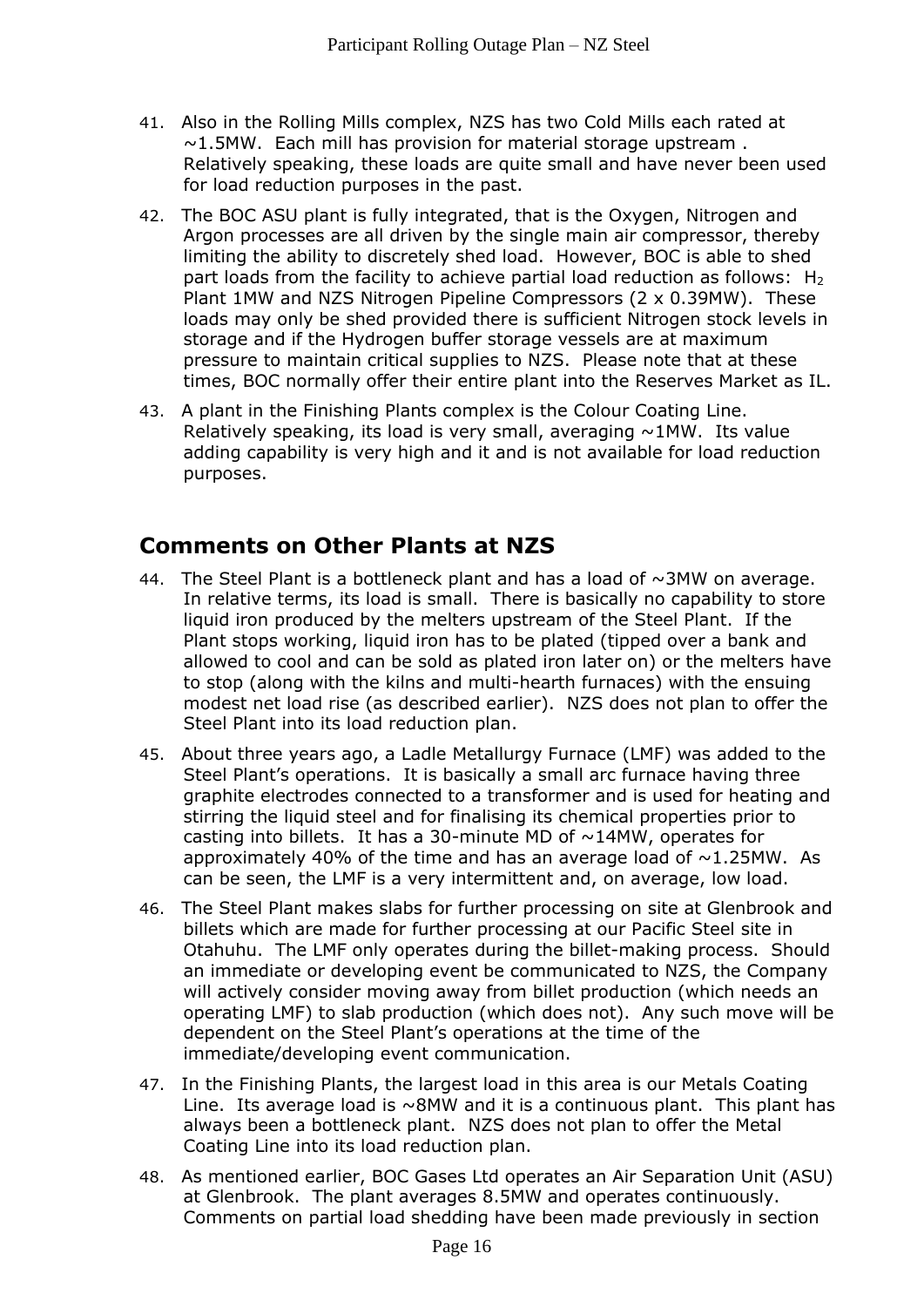40. If the ASU is shut down completely, NZS and other BOC customers will be completely reliant on finite stored gases in liquid gas storage facilities. A complete interruption to NZS supply (particularly Nitrogen) immediately causes emergency shutdowns of all NZS production plants. BOC is also the major supplier of pharmacopeia grade and aviation grade gases to the New Zealand market. NZS does not plan to offer a complete shutdown of the existing ASU into its load reduction plan.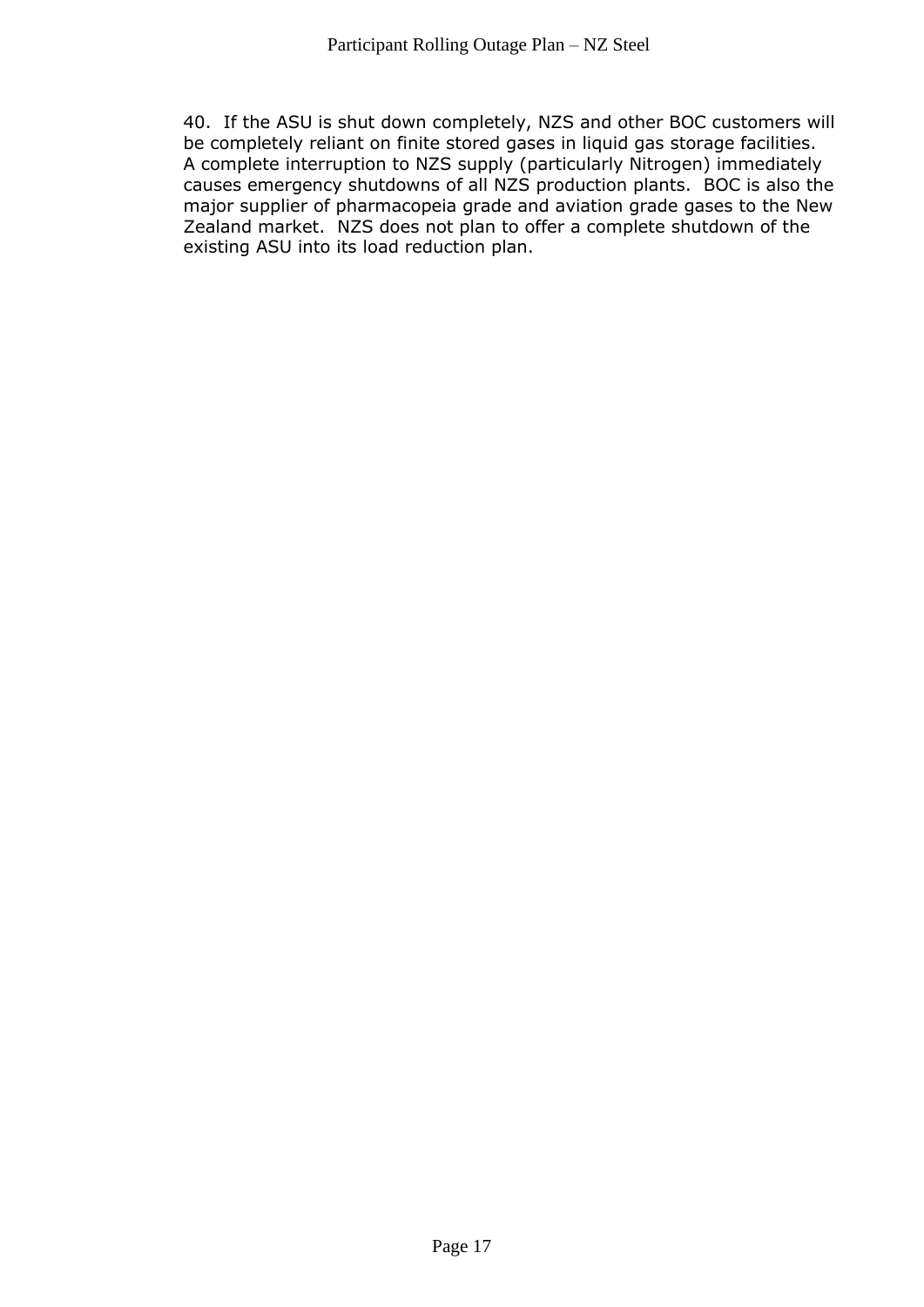### **Savings Plan**

- 49. Following the receipt of a properly-given supply shortage direction from the System Operator, NZS will issue a directive to all staff to reduce all discretionary electricity use. Discretionary means electricity use that does not impact on production and the health and safety of staff and the security of the site.
- 50. For any shortage, the first action the Company would take is to instruct Alinta to fire extra natural gas into Kilns Cogen and nominally an extra 9MW can be generated, thereby reducing the Company's net load on the grid by the same amount. The amount actually generated depends on the Iron Plant's production conditions at the time. Firing extra natural gas has been used extensively in the past to reduce NZS's net load on the grid, both short and long term. It has always been the Company's first action as it has no effect on production and, relatively speaking, the cost is not large, especially if the spot price is high at the time.
- 51. As mentioned earlier in section 37, the next action the company would consider is turning on either one or both 2.5MW emergency generating sets depending on the conditions prevailing at the time.
- 52. The next load that NZS would consider turning off is the Hot Strip Mill (as explained in section 40) which will reduce the Company's load by nominally 6MW.
- 53. Other loads which the Company would consider reducing should it be necessary to do so (not necessarily in order) are the Cold Mills, BOC Gases and the Melters (see earlier sections 41, 48 and 38 respectively for the loads involved).
- 54. As generally explained earlier in sections 37 and 38, reducing the load of the Iron Plant (Multiple Hearth Furnaces and Kilns) and/or the Melters will have an effect on the amount of cogeneration, resulting in a small increase in the Company's net load. Short term load decreases (especially by the melters) are able to be done at peak North Island load times but longer load decreases will see the Company's net load increase.
- 55. Any MW savings figures depend on the production conditions of the various plants at the time the request to reduce load is given. The cost figures for the various plants depend on the demand for and the selling price of various finished products that the Company makes.
- 56. Should NZS be contacted by the System Operator to reduce load, NZS can provide up-to-date \$/MWh cost and production status information on a confidential basis.
- 57. If NZS has already reduced load due to high spot prices when contacted by the System Operator, then this reduction shall form part of the response to the total reduction requested.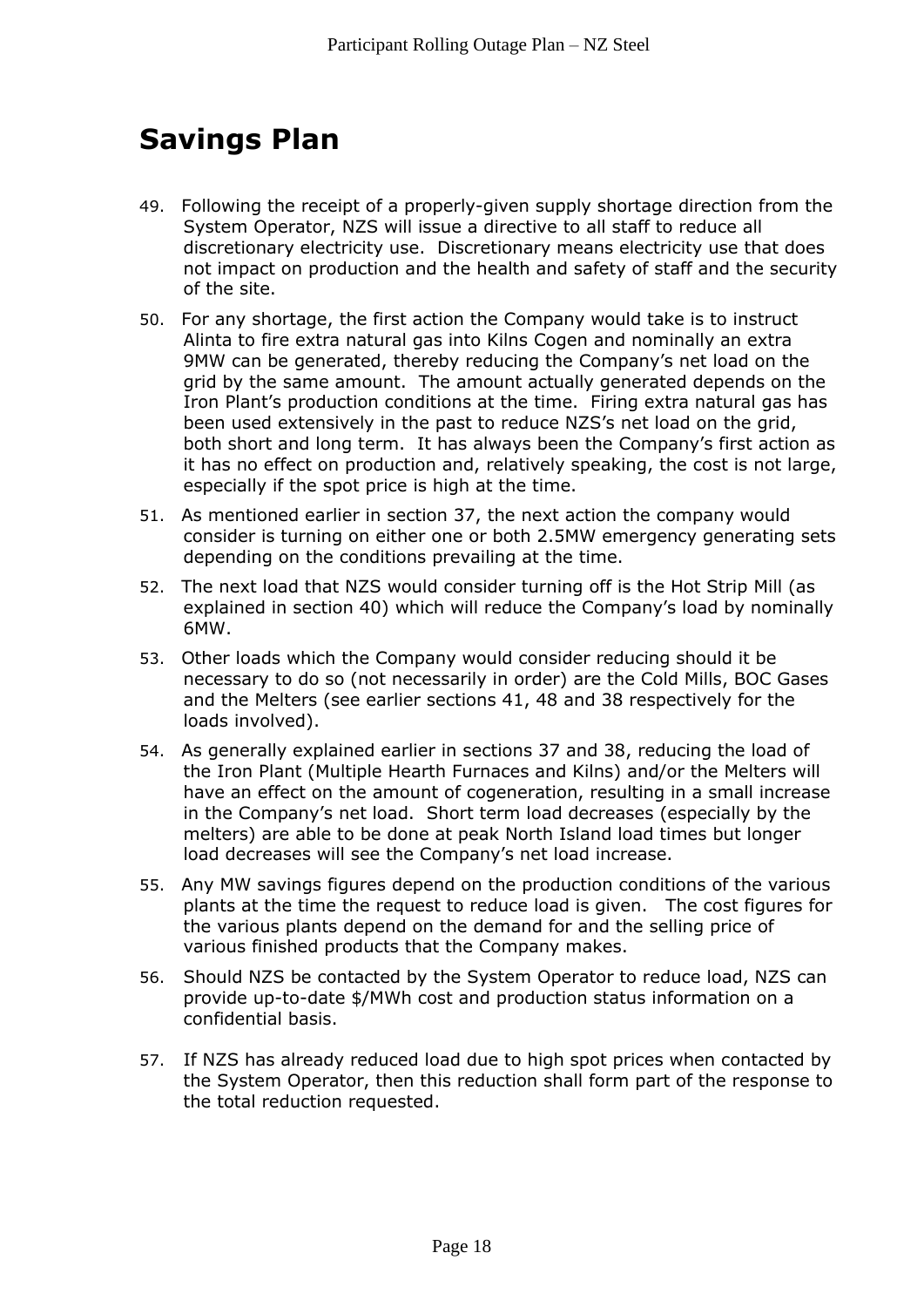58. A table summarising the Company's proposed load reductions is shown below. It should be noted that the first two mechanisms will not provide 25% savings between them, so the balance will be provided by either or both of the 3<sup>rd</sup> and 4<sup>th</sup> mechanisms. It should also be noted that the expected weekly % savings (cumulative) are based on the Company's net average demand of 52MW.

| <b>Mechanism</b>                                            | <b>Expected</b><br><b>MW</b><br>demand<br>(BAU) | <b>Expected</b><br>weekly<br>GWh demand,<br>pre-savings<br>(GWh) | <b>Target</b><br>weekly<br><b>GWh</b><br>savings | <b>Expected</b><br>weekly %<br>savings<br>(cumulative) |
|-------------------------------------------------------------|-------------------------------------------------|------------------------------------------------------------------|--------------------------------------------------|--------------------------------------------------------|
| Firing extra<br>nat gas in<br>Kilns Cogen<br>(9MW)          | 0MW                                             | 0GWh                                                             | $1.5$ GWh                                        | 17%                                                    |
| Starting one<br>emergency<br>diesel<br>generator<br>(2.5MW) | 0MW                                             | 0GWh                                                             | $0.4$ GWh                                        | 22%                                                    |
| Either:<br>Reduce<br>operation of<br>Hot Strip<br>Mill      | 8MW                                             | 1.3GWh                                                           | $0.5$ GWh                                        | $>25\%$                                                |
| Or:<br>Reduce<br>operation of<br>melters                    | 74MW                                            | 12.4GWh                                                          | $2.4$ GWh                                        | $>25\%$                                                |

#### **Disconnecting and Restoring Load**

- 59. If a melter is turned completely on or off during a Rolling Outage period, the demand change will most probably exceed 25MW over a 5-minute period. If the reason is for load reduction, the System Operator will be consulted before any planned change takes place. Please note that NZS performs regular business-as-usual melter inspections where each melter is turned off for normally 5-10 minutes and then turned on again, and these will most probably exceed 25MW over a 5-minute period. These inspections are notified ahead of time as part of the Company's energy bids.
- 60. All other planned load changes will not exceed 25MW in any 5-minute period.
- 61. NZS will use its best endeavours to minimise the impact of load changes on frequency and voltage stability and, if requested by the System Operator, will minimise the changes during times when load is typically ramping up or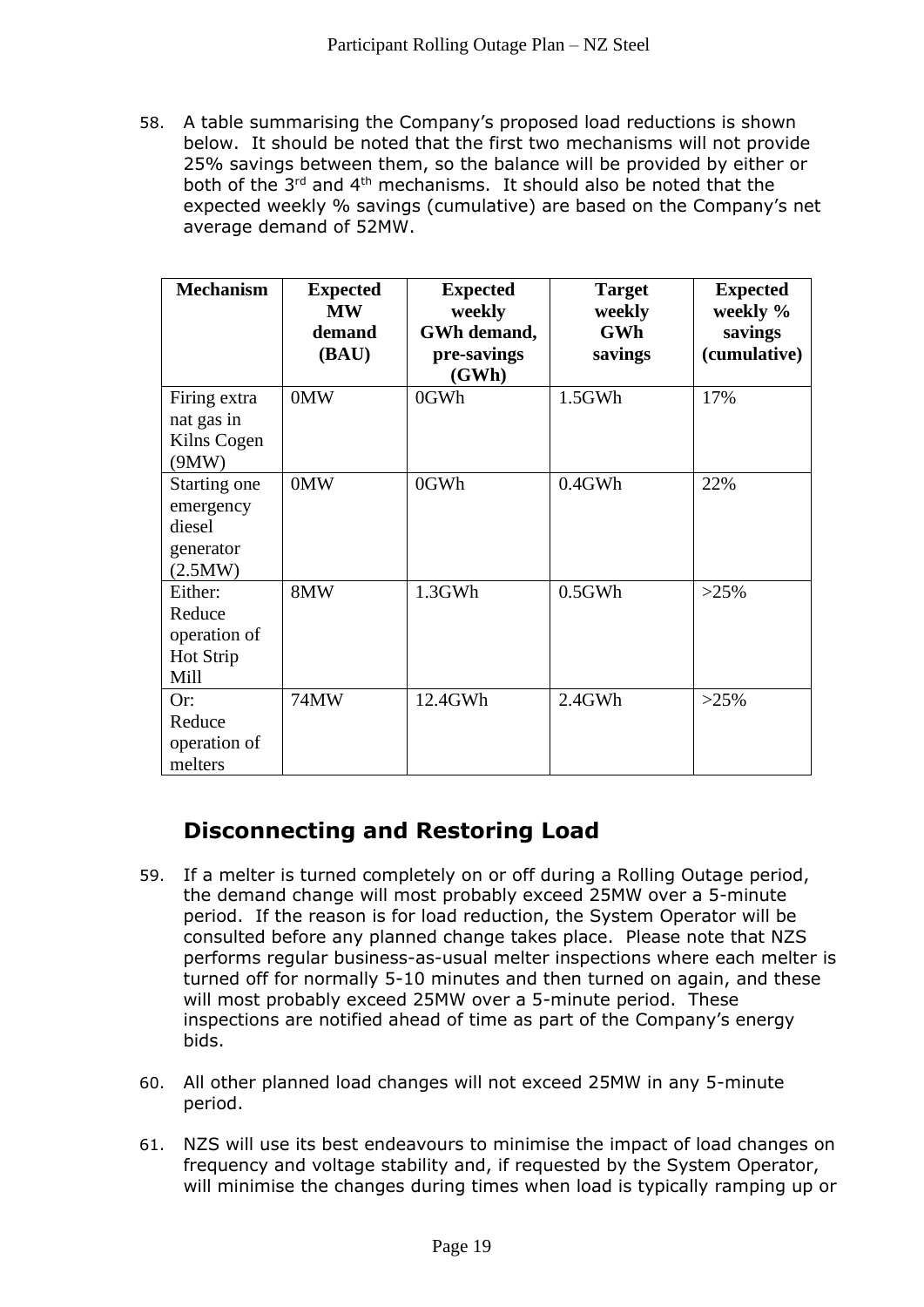down in the region affected by the supply shortage (ie either side of morning or evening peaks).

#### **Coordination with the System Operator**

- 62. Communications from the System Operator for coordination of NZS operations will be made in the first instance to the Energy Balancing Duty Officer. If the Energy Balancing Duty Officer is unable to be contacted, then the Melter Supervisor should be rung. Contact details are contained in a separate letter sent by NZS to the System Operator.
- 63. As required under Section 6.13(a) of the SOROP, the receipt of a direction to save energy will be acknowledged. Such acknowledgements should be sent by email to the System Operator (system.operator@transpower.co.nz).
- 64. A documented procedure that provides instruction and guidance to the Energy Balancing Duty Officer and the Melter Supervisor for supply shortage events has been developed. This procedure includes how coordination with the System Operator is achieved during implementation of savings and restoration of loads.
- 65. As already mentioned in section 33, NZS currently has an exemption from providing AUFLS. If this situation changes, this plan assumes that any load connected to an armed AUFLS relay will remain eligible for inclusion in planned load reductions provided for in this PROP.
- 66. In the event that a Grid Emergency is coincident with a request for savings under this PROP, it is assumed that the Grid Emergency requirements made by the System Operator will take precedence over the PROP savings plan. The level of savings available under this plan will, therefore, be reduced by the level of any load reductions made in response to a Grid Emergency. It is expected that this will be taken into account in the levels of savings required by the System Operator. NZS must take steps to ensure it meets the level of savings directed by the System Operator.
- 67. It should be noted that, in the event of a Grid Emergency (especially the Developing Event variety), NZS may already have taken some net load reduction actions before being contacted by the System Operator to do so under this Plan.

#### **Monitoring and reporting**

- 68. For major loads, NZS internal SCADA data will be used to produce daily or weekly reports of savings achieved.
- 69. Increased generation output from the Kilns Co-generation plant will be recorded on existing data logging metering and daily or weekly reports will be produced.
- 70. For unmetered loads, savings will be calculated by comparison with an average energy consumption profile and the observed actual loading reductions for during a supply shortage event.
- 71. Monitoring and reporting is the responsibility of the Energy Manager.